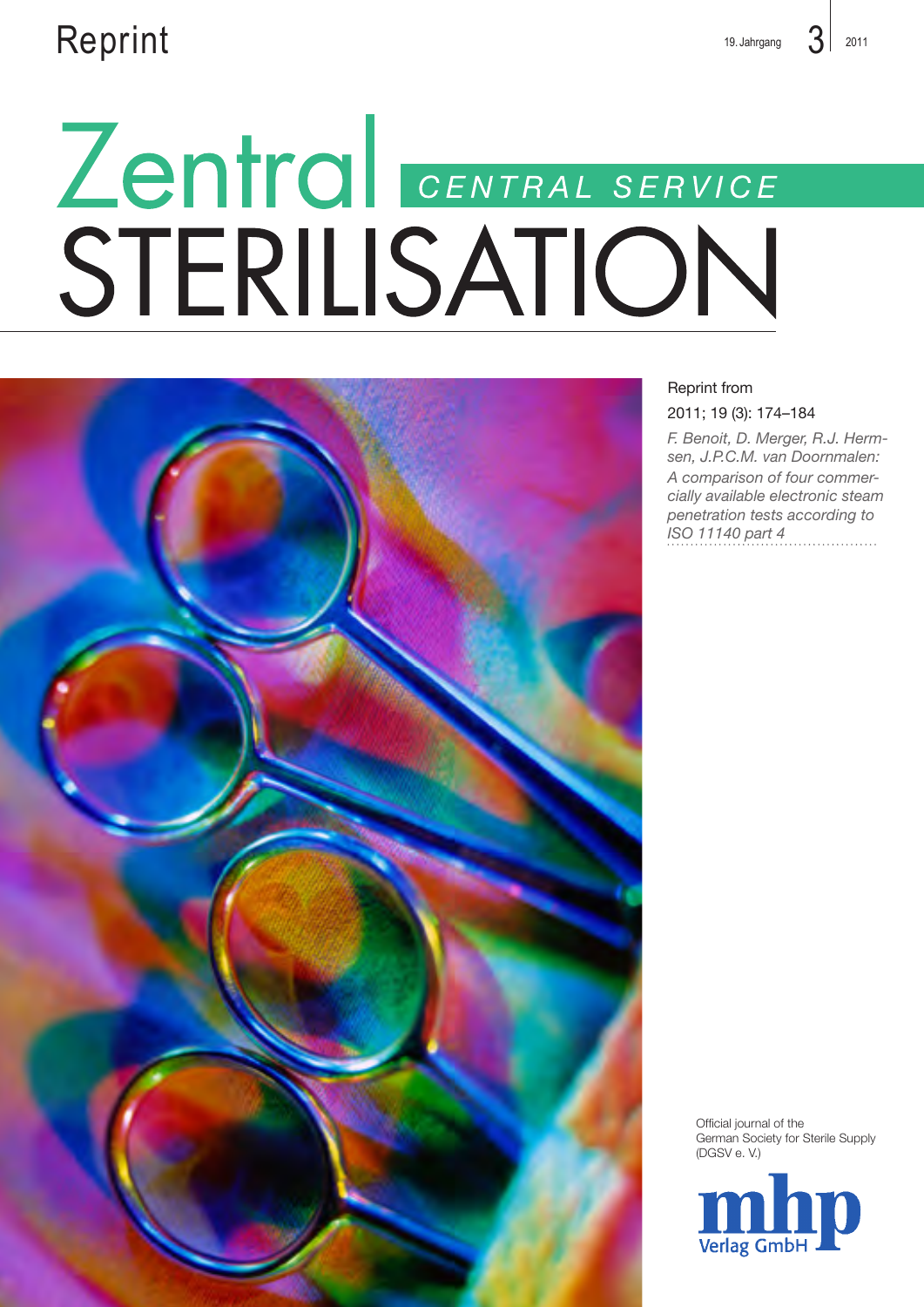# A comparison of four commercially available electronic steam penetration tests according to ISO 11140 part 4

*F. Benoit1 , D. Merger1 , R.J. Hermsen2 , J.P.C.M. van Doornmalen2 \**

**Over the last decade electronic test**<br>devices have been introduced to<br>replace the original Bowie and<br>Disk steam papatration test. To find out if devices have been introduced to Dick steam penetration test. To find out if these devices are equivalent in performance to the original Bowie and Dick test four commercially available electronic steam penetration test devices were tested according to the applicable standard ISO 11140 part 4: Sterilization of health care products – Chemical indicators – Class 2 indicators as an alternative to the Bowie and Dick-type test for detection of steam penetration.

The results show that three out of the four devices tested did not produce similar results as the Bowie and Dick-type test. Test results show also that in order to produce similar results for the steam penetration test measuring and interpreting temperature and pressure only is not sufficient. A device has to able to discriminate between steam and other gases possibly present such as air. Only one device makes use of differences in physical properties of steam and non-condensable gases and demonstrates equivalent performance to the original Bowie and Dick steam penetration test.

### **|** Introduction

Before starting production with a steam sterilizer for surface sterilization of Medical Devices a steam penetration test must be performed according to the standard ISO 17665 part 1 (1). Bowie and Dick developed the first steam penetration test, the so-called Bowie and Dick test in the early 1960s (2). The test is addressed in literature frequently  $(3 - 8)$  and is still the standard for steam penetration tests (1, 9, 10). To show equivalence with the original standard Bowie and Dick test an alternative steam penetration test has to meet the requirements specified in the ISO 11140 part 4 (11). For approximately 10 years, electronic steam penetration tests have been introduced in the field of steam sterilization. Four commercially available electronic test devices were found claiming directly or indirectly to fulfil the requirements of the ISO 11140 part 4. Directly claiming means that it is stated that the product complies with the ISO 11140 part 4. Indirectly claiming means that it is suggested that a device can be used as penetration test without referring the correct and relevant standards. The four commercially available electronic steam penetration tests were evaluated to find if they generate equivalent results to the original Bowie and Dick test (9, 11).

For the original Bowie and Dick test (3), a towel pack with the dimensions of approximately  $25 \times 22 \times 30$  cm has to be composed with specified textile sheets (10). The stack of textile sheets forming the towel pack is specified as the standardized challenge for air removal and steam penetration. In order to rightfully claim equivalent performance of an alternative Bowie and Dick test to the original Bowie and Dick test a validation in accordance with ISO 11140- 4 is required. In this validation equivalent performance must be demonstrated by direct comparison of the product under evaluation with a thermometrically measured standard towel pack.

In daily practice the towel pack may be used in combination with a chemical indicator located in the centre of the towel pack thus dividing the stack of towels into equally sized halves. The requirements for the chemical indicator are specified in the standards (9). When after a steam penetration test process the ink on the indicator sheet has changed evenly to a defined colour over the complete indicator sheet, a pass results for the B&D test is given; the sterilizer can be released for production.

- steam sterilisation
- steam penetration
- electronic tests
- ISO 11140

If after a steam penetration test process the indictor sheet has not changed colour evenly or completely the result is considered to be a fail; the steam sterilizer should not be used for production and corrective measures should be taken before using the sterilizer.

On the market four electronic steam penetration tests were found and these devices were tested as specified in ISO 11140 part 4. In the section Material and Methods, the design of the experiment and the materials used are addressed followed by the results of the experiments in the section Results. In the sections Discussion and Conclusion, the results are analyzed and conclusions are formulated.

### **|** Material and Methods

In figure 1 a flow diagram of the study is presented. The preparation is divided in 2 parts.

The first part comprises the identification and purchasing of the devices. Software

<sup>\*</sup> Josephus P.C.M. van Doornmalen, 3M Deutschland GmbH, Carl-Schurz-Str. 1, 41453 Neuss, Germany

E-mail: jvandoornmalen@mmm.com

<sup>1</sup> Central University Hospital (CHU), Nancy, France

<sup>2</sup> 3M Deutschland GmbH, Carl-Schurz-Str. 1, 41453 Neuss, Germany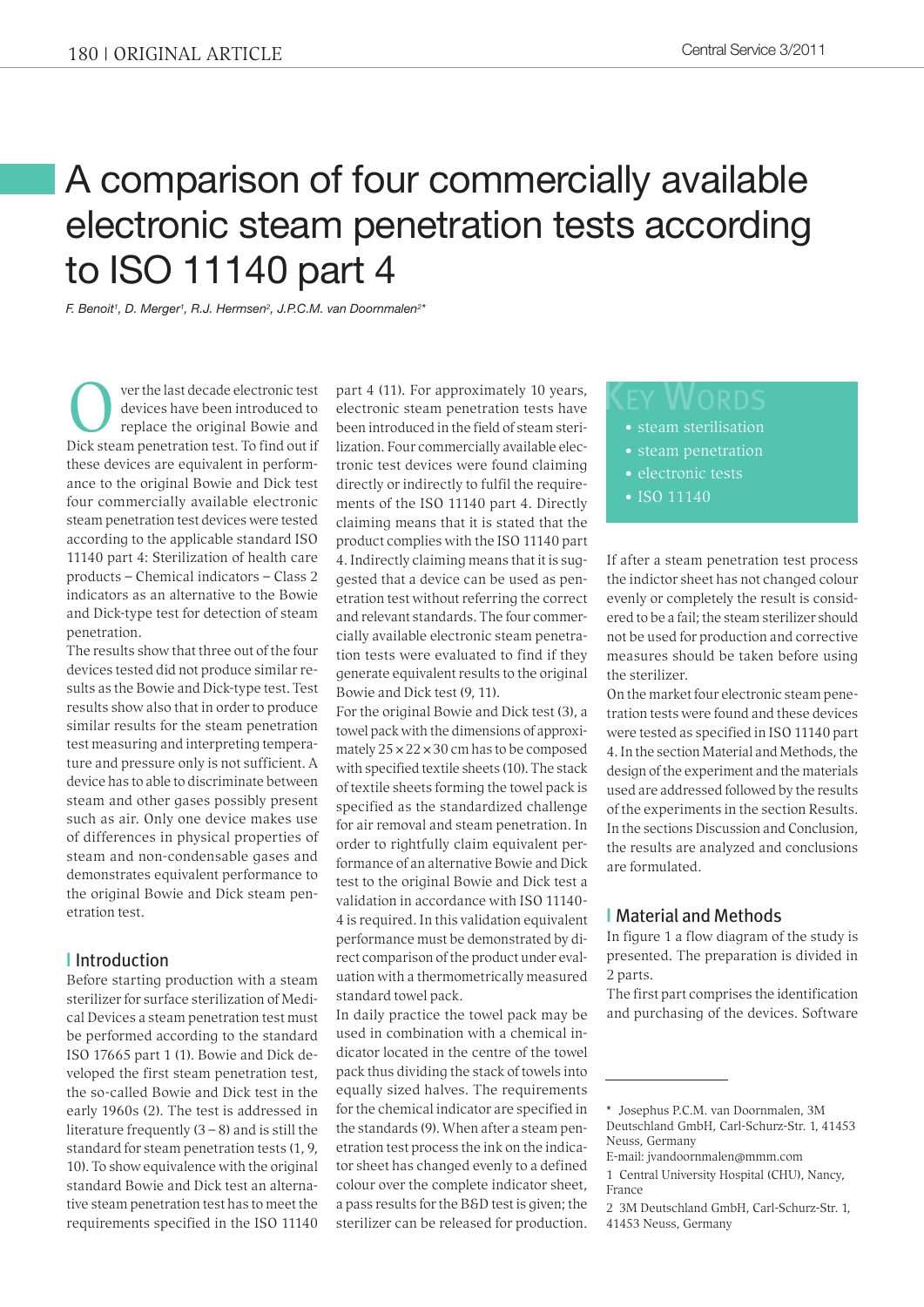belonging to each device was installed on a computer.

The four electronic steam penetration test

devices included in this study were (fig. 2):

– WI SCAN, Sterlab, Vallauris, France

- EBI 15, Ebro Electronic GmbH, Ingolstad, Germany
- Digital Process Challenge Device 3 (DPCD-3), Interster International BV, Wormerveer, the Netherlands
- 3MTM Electronic Test System 4108 (ETS), 3M Deutschland GmbH, Neuss, Germany

The second part of the preparation comprised the development of test processes as specified in ISO 11140 part 4 (11) on a dedicated test sterilizer. Suitability of the test sterilizer was demonstrated by an air leakage test and by steam quality and dryness fraction testing according to EN 285. Specified test processes are B1-, B2-, and B3-cycles (figure 3). According to the standard ISO 11140-4 pass and fail cycles have to be performed. Fail conditions specified in the standard are inadequate evacuation, air leakage and air injection. The conditions were verified using the thermometric standard towel pack test.

Before each experimental test session the test sterilizer was warmed up and the process parameters verified, to guarantee reproducibility. The devices were operated as described in their Instructions for Use (IfU). Each electronic penetration test device was used three times in each pass and fail process for statistical acceptance of the results, as shown in the flow diagram (figure 1). After each test the data acquired by a device was transferred to the device's software and the results were saved and are reported in table 1. Between uses devices were allowed to return to ambient conditions. After completion of all tests the results were analyzed.

According to the standards (9, 11) the test sterilizer used for testing has to meet the requirements specified in the ISO 11140 part 4. A dedicated test sterilizer Lautenschläger type 3119/4StE test sterilizer was used (F&M Lautenschläger, Cologne, Germany) with a chamber volume of 340 l. The requirements in standard ISO 11140 part 4 cannot be applied to hospital steam sterilizers specified in standards ISO 17665 and EN 285 (1, 10). For testing chemical and biological indicators specific additional requirements have to be met. Con-



Fig. 1: Flow diagram of the study which is built up out of the preparation, the experiments and reporting. Test programs developed on the test sterilizer as defined in the ISO 11140 part 4 (11) and calibrated with the original B&D test. Before each use of the test sterilizer for testing, it was warmed up and the processes were verified. All devices were ran in separate test cycles. Cycles were repeated 3 times (see table 1). Test devices were used as described in the Instructions for Use for the specific device.

sequently a sterilizer fulfilling EN 285 and ISO 17665 cannot be used to test biological and chemical indicators.

The quality of steam used for steam sterilization is of great importance. In preparation of the study the steam quality was tested according the standard EN 285, the result was 0.7 % non-condensable gases (NCGs). The used steam was generated from tap water in the lab. The water was filtered by a 10  $\mu$ m 10" active carbon filter (Aktivokohleeinsatz Mikro Klean, Werner GmbH, Leverkusen, Germany) and subsequently subjected to a reverse osmosis system (Werner 40 with a Werner filter 5" Filterkerze absolut  $1 \mu m$ ). Additionally the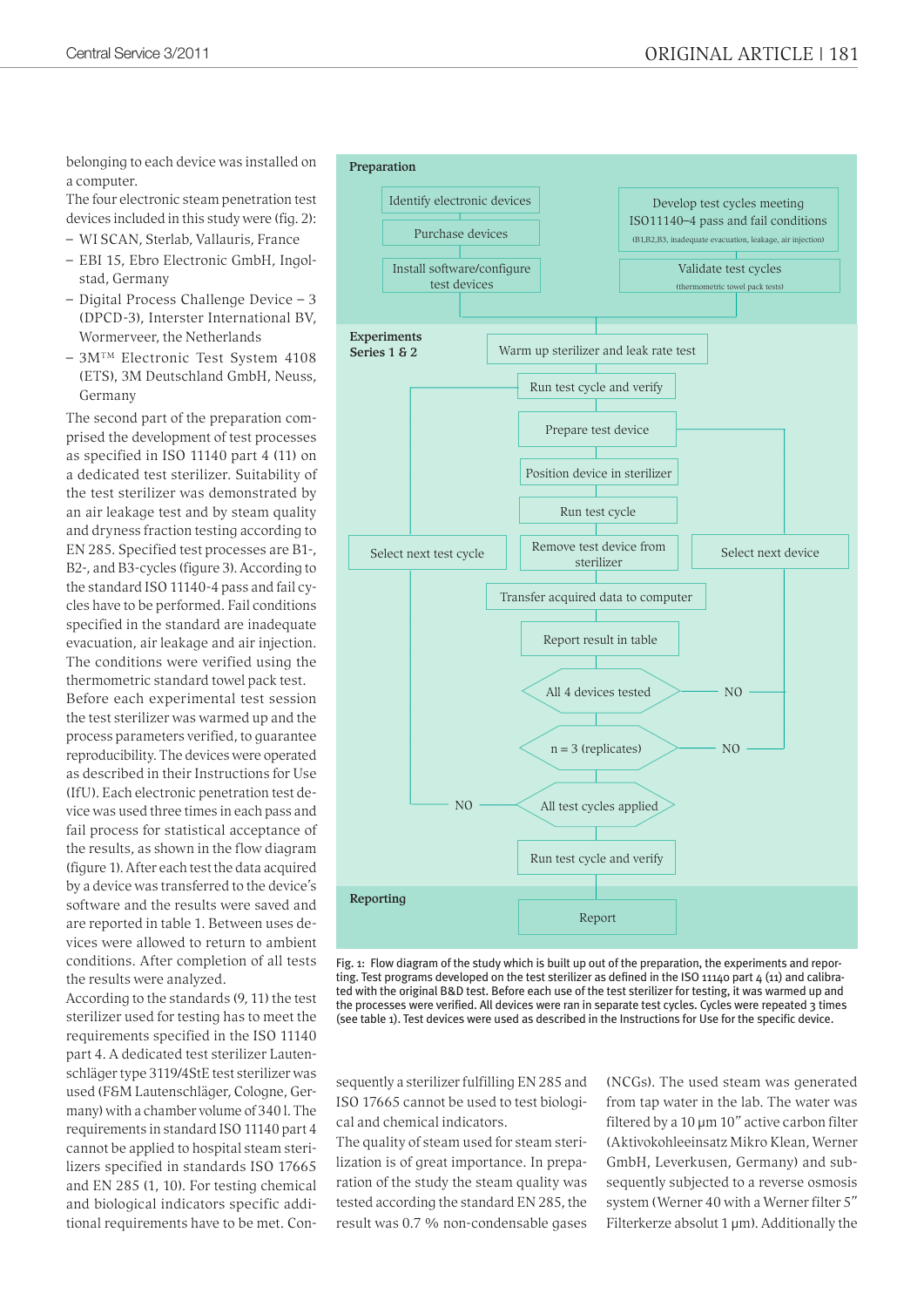Table 1: Results of the 4 electronic devices tested in the B1, B2, and B3 cycles as specified in the ISO 11140 part  $4$  (11). *Pass 134 °C stands for a pass cycle with the set temperature of the sterilization phase at 134 °C, Pass 136 °C stands for a pass cycle with a temperature sterilization set point at 136 °C, BV stands for Bad vacuum with a vacuum set point of 150 mbar instead of 50 mbar, LK stand for simulated Leakage in the sterilizer chamber and AI stands for Air Injection. The amount of injected air was 340 ml at atmospheric pressure. The plus (+) and minus (–) show the result given by the electronic device. If the background is red, e. g., – or + , the result is not equivalent to the result with the original Bowie and Dick test. In the software of the EBI 15 and the DPCD–3 ten different tests can be chosen. In Table A all tests available in the software are switched on (default setting). In table B the tests are brought to a minimum of three of the tests to only perform a Bowie and Dick test as described in the standard.*  $\equiv$  or  $\pm$ 

|            | B1                       |        |                          |                          |               |                          |                          |                          |                          |                          |                          |                          | B2                       |                              |                          |        |                          | B <sub>3</sub>           |                          |                          |                          |        |        |        |                          |                          |                          |
|------------|--------------------------|--------|--------------------------|--------------------------|---------------|--------------------------|--------------------------|--------------------------|--------------------------|--------------------------|--------------------------|--------------------------|--------------------------|------------------------------|--------------------------|--------|--------------------------|--------------------------|--------------------------|--------------------------|--------------------------|--------|--------|--------|--------------------------|--------------------------|--------------------------|
| Table A    | Pass 134                 |        | Pass 136                 |                          | <b>BV 150</b> |                          |                          | LK                       |                          | AI                       |                          | Pass                     |                          | BV                           |                          |        | Pass                     |                          |                          | AI                       |                          |        |        |        |                          |                          |                          |
| WI SCAN    | $+$                      | $^{+}$ | $+$                      | $+$                      | $^{+}$        | $+$                      | $+$                      | $+$                      | $+$                      | $+$                      | $+$                      | $\pm$                    | $\qquad \qquad -$        | $\overline{\phantom{0}}$     | $\qquad \qquad -$        | $^{+}$ | $+$                      | $+$                      | $+$                      | $+$                      | $+$                      | $+$    | $+$    | $+$    | $+$                      | +                        |                          |
| EBI15      | $\overline{\phantom{0}}$ | -      | $\overline{\phantom{a}}$ | $\overline{\phantom{0}}$ | -             | $\overline{\phantom{a}}$ | $\overline{\phantom{0}}$ | $\overline{\phantom{m}}$ | $\overline{\phantom{0}}$ | $\overline{\phantom{0}}$ | $\overline{\phantom{0}}$ | $\overline{\phantom{a}}$ | $\overline{\phantom{m}}$ | $\overline{\phantom{0}}$     | $\overline{\phantom{m}}$ | $+$    | $^{+}$                   | $+$                      | $+$                      | $+$                      | $+$                      | $+$    | $+$    | $+$    | $\overline{\phantom{m}}$ | $\overline{\phantom{0}}$ |                          |
| DPCD       | $\overline{\phantom{m}}$ |        | -                        |                          |               | -                        | -                        | $\overline{\phantom{m}}$ | $\overline{\phantom{0}}$ | $\overline{\phantom{0}}$ | $\overline{\phantom{m}}$ | $\overline{\phantom{0}}$ | $\overline{\phantom{m}}$ | $\overline{\phantom{a}}$     | $\overline{\phantom{a}}$ |        | $\overline{\phantom{0}}$ | -                        | $\overline{\phantom{0}}$ | $\overline{\phantom{0}}$ | $\overline{\phantom{0}}$ | -      | -      | -      | $\overline{\phantom{0}}$ | $\overline{\phantom{0}}$ |                          |
| <b>ETS</b> | $+$                      | $^{+}$ | $^{+}$                   | $+$                      | $+$           | $+$                      |                          | $\overline{\phantom{0}}$ | $\overline{\phantom{0}}$ | -                        | $\overline{\phantom{0}}$ |                          | $\overline{\phantom{0}}$ | $\overline{\phantom{0}}$     | $\overline{\phantom{0}}$ | $+$    | $+$                      | $+$                      | $\overline{\phantom{0}}$ | $\overline{\phantom{m}}$ |                          | $+$    | $+$    | $+$    | $\overline{\phantom{0}}$ | -                        |                          |
|            | B1                       |        |                          |                          |               |                          |                          |                          |                          |                          |                          | B2                       |                          |                              |                          |        | B <sub>3</sub>           |                          |                          |                          |                          |        |        |        |                          |                          |                          |
| Table B    | Pass 134                 |        |                          | Pass 136                 |               | <b>BV 150</b>            |                          | LK                       |                          | AI                       |                          | Pass                     |                          | BV                           |                          | Pass   |                          | AI                       |                          |                          |                          |        |        |        |                          |                          |                          |
| WI SCAN    | $+$                      | $+$    | $+$                      | $^{+}$                   | $^{+}$        | $+$                      | $+$                      | $+$                      | $+$                      | $+$                      | $+$                      | $\qquad \qquad$          | $\qquad \qquad -$        | $\qquad \qquad \blacksquare$ | $\qquad \qquad -$        | $+$    | $+$                      | $+$                      | $+$                      | $+$                      | $+$                      | $+$    | $+$    | $^{+}$ | $\overline{\phantom{0}}$ | $\overline{\phantom{0}}$ |                          |
| EBI15      | $+$                      | $^{+}$ | $^{+}$                   | $+$                      | -             | $\overline{\phantom{m}}$ | -                        | $\overline{\phantom{m}}$ | $\overline{\phantom{a}}$ | -                        | $\overline{\phantom{0}}$ | $\overline{\phantom{a}}$ | $\overline{\phantom{a}}$ | $\overline{\phantom{0}}$     | $\overline{\phantom{m}}$ | $+$    | $+$                      | $+$                      | $+$                      | $+$                      | $\pm$                    | $+$    | $+$    | $+$    | $\overline{\phantom{m}}$ | $\overline{\phantom{0}}$ | $\overline{\phantom{0}}$ |
| DPCD       | $\overline{\phantom{m}}$ |        |                          |                          |               | $\overline{\phantom{m}}$ | ۰                        | -                        | $\overline{\phantom{0}}$ | -                        | -                        |                          | $\overline{\phantom{0}}$ | $\overline{\phantom{0}}$     | $\overline{\phantom{0}}$ | -      | -                        | $\overline{\phantom{0}}$ | $\overline{\phantom{0}}$ | $\overline{\phantom{0}}$ | $\overline{\phantom{0}}$ | -      |        |        |                          | $\overline{\phantom{0}}$ |                          |
| <b>ETS</b> | $+$                      | $^{+}$ | $^{+}$                   | $^{+}$                   | $^{+}$        | $+$                      |                          |                          |                          | -                        |                          |                          | $\overline{\phantom{0}}$ |                              |                          | $+$    | $^{+}$                   | $+$                      |                          | -                        |                          | $^{+}$ | $^{+}$ | $^{+}$ |                          |                          |                          |



Fig. 2: The sensing units of the four used electronic test devices.

A: WI SCAN Electronic Bowie and Dick, Sterlab, Vallauris, France,

B: EBI 15, Ebro Electronic GmbH, Ingolstadt, Germany,

C: DPCD-3, Digital Process Challenge Device version 3 professional, Interster International BV, Wormerveer, the Netherlands,

D: 3M Electronic Test System (ETS), 3M Deutschland GmbH, Neuss, Germany.

The data acquired of each unit was downloaded and interpreted with the specific software for each device.

water was further purified by two ion exchangers (Werner Aquadem). During use of the sterilizer and water system the typical value of conductivity was lower than 0.5 µS/cm while the maximum suggested value is equal or better then  $5 \mu$ S/cm (10). The purified water is stored in a 1000 litre buffer container. Before admitting the purified water to the boiler the water is stored in a second buffer container in which it is degassed at 95 °C. The degassing equipment is an integral part of the boiler (Lautenschläger model ED144A).

### **|** Results

Results of the tests, presented in the tables 1 and 2, show that 3 out of 4 electronic test devices do not fulfil the claims as specified in ISO 11140 part 4. It was necessary to run two series of tests because in the software of both the EBI 15 and DPCD-3 respectively 8 and 10 tests can be selected and reported: Temperature sensors difference, exposure time, sterilization band, maximum equilibration time, maximum fluctuation, maximum variance, pressure band during exposure time, evacuation, residual air and notional degree of dilution. To perform a steam penetration test according to the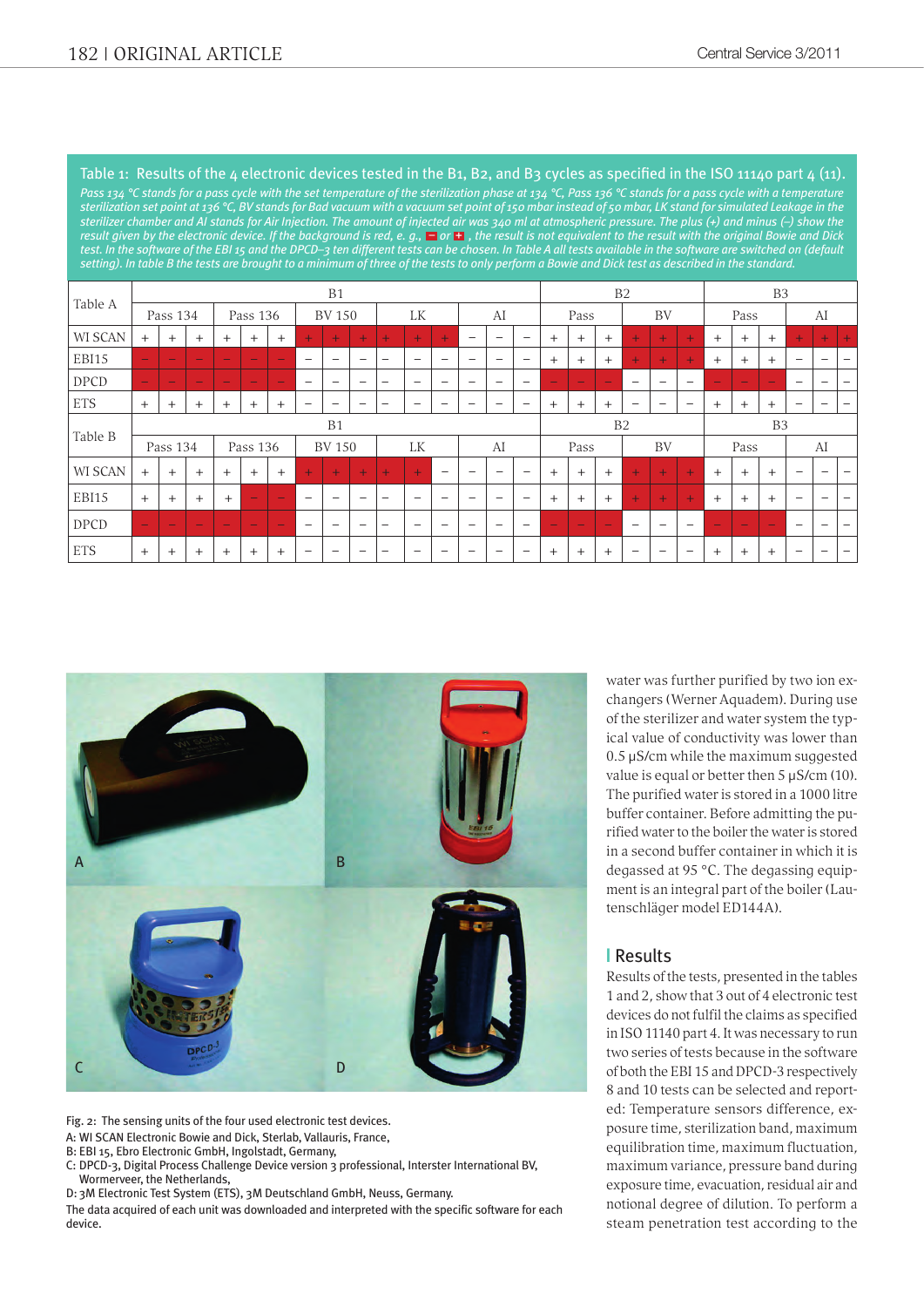standards not all of the tests shall be included. All tests available in the software are selected by the software default. This setting was used in the first test series (table 1-A). In the second series of tests (table 1-B) only the criteria required to fulfil a steam penetration test were activated: temperature sensors difference, exposure time and sterilization band.

In the first series of tests the WI SCAN shows pass results in all test runs except in B1 air injection test runs (see table 1-A). In the second series (see table 1-B) fail results appeared in the B1 and B3 air injection test, and one out of three fail in the B1 leakage test. In both the first and the second series the fail conditions were verified and found to be in compliance with the required standard Towel pack fail result. In contrast with three other test devices the WI SCAN unit could not easily be opened without destruction of the unit (figure 2-A). It was therefore not possible to study the measurement principle of the WI SCAN. Measurement data captured with the WI SCAN is only provided in the form of a single graph showing just one temperature curve. The basis on which a pass/fail decision is derived is not mentioned in the product information nor is it retrievable from the data set or graph. Consequently no explanation could be found for the results.

The EBI 15 showed differences in performance in the programmed and verified test cycles. In the first series (table 1-A), with all tests activated, passes and the B2 bad vacuum fail cycles are not properly detected. In the second series of tests (table 1-B) in which only the three criteria for a steam penetration test were activated only 4 out of 6 B1 pass cycles were detected. The B2 bad vacuum fail was still not detected.

Regardless whether or not the number of selected tests was reduced to only the tests relevant for the steam penetration test, the DPCD-3 showed fail results in all processes, including all pass cycles.

The measurement principle, and therefore the decision making process, of both the EBI 15 (figure 2-B) and the DPCD-3 (figure 2-C) is based on a temperature difference calculated from two temperature sensors and the theoretical temperature calculated from the pressure sensor readings (figure 4). Data measured by the EBI



Fig. 3: Schematic presentations of the 3 test cycles for alternative Bowie and Dick-type test for detection of steam penetration according the ISO 11140 part 4 (11). Figure B 1 Sub-atmospheric air removal, figure B 2 Trans-atmospheric air removal, and, figure B 3 Super-atmospheric air removal. Shown are the pass cycles. Fail cycles variations are described in the standards and were calibrated to the original Bowie and Dick test.



Fig. 4: Schematic representation of the EBI 15 (left) and DPCD-3 (right). Both devices have 2 temperature sensors in the tip of a metal housing, represented by the solid thick lines, and a pressure sensor represented by the black square. Both devices have a temperature sensor measuring the sterilizer chamber temperature and a temperature sensor the temperature in a challenge volume. In case of the EBI 15 the challenge volume is an actual volume with a small hole connecting the inside of the challenge volume with its environment, the sterilizer chamber. In case of the DPCD-3 it is a measurement in the receptacle of coiled or helix tubing. With the pressure sensor the pressure in the sterilizer chamber is measured. From the pressure the theoretical steam temperature is calculated. The measured temperatures and the calculated temperature are used to obtain a result.

| Table 2: Numerical presentation of the results |                        |           |                        |           |  |  |  |  |  |  |
|------------------------------------------------|------------------------|-----------|------------------------|-----------|--|--|--|--|--|--|
|                                                | Series $1 -$ table 1-A |           | Series $2$ – table 1-B |           |  |  |  |  |  |  |
| Test device                                    | Correct / Total        | % Correct | Correct / Total        | % Correct |  |  |  |  |  |  |
| <b>WI SCAN</b>                                 | 15/27                  | 56        | 19/27                  | 70        |  |  |  |  |  |  |
| <b>EBI 15</b>                                  | 18/27                  | 67        | 22/27                  | 81        |  |  |  |  |  |  |
| DPCD-3                                         | 15/27                  | 56        | 15/27                  | 56        |  |  |  |  |  |  |
| 3M ETS 4108                                    | 27/27                  | 100       | 27/27                  | 100       |  |  |  |  |  |  |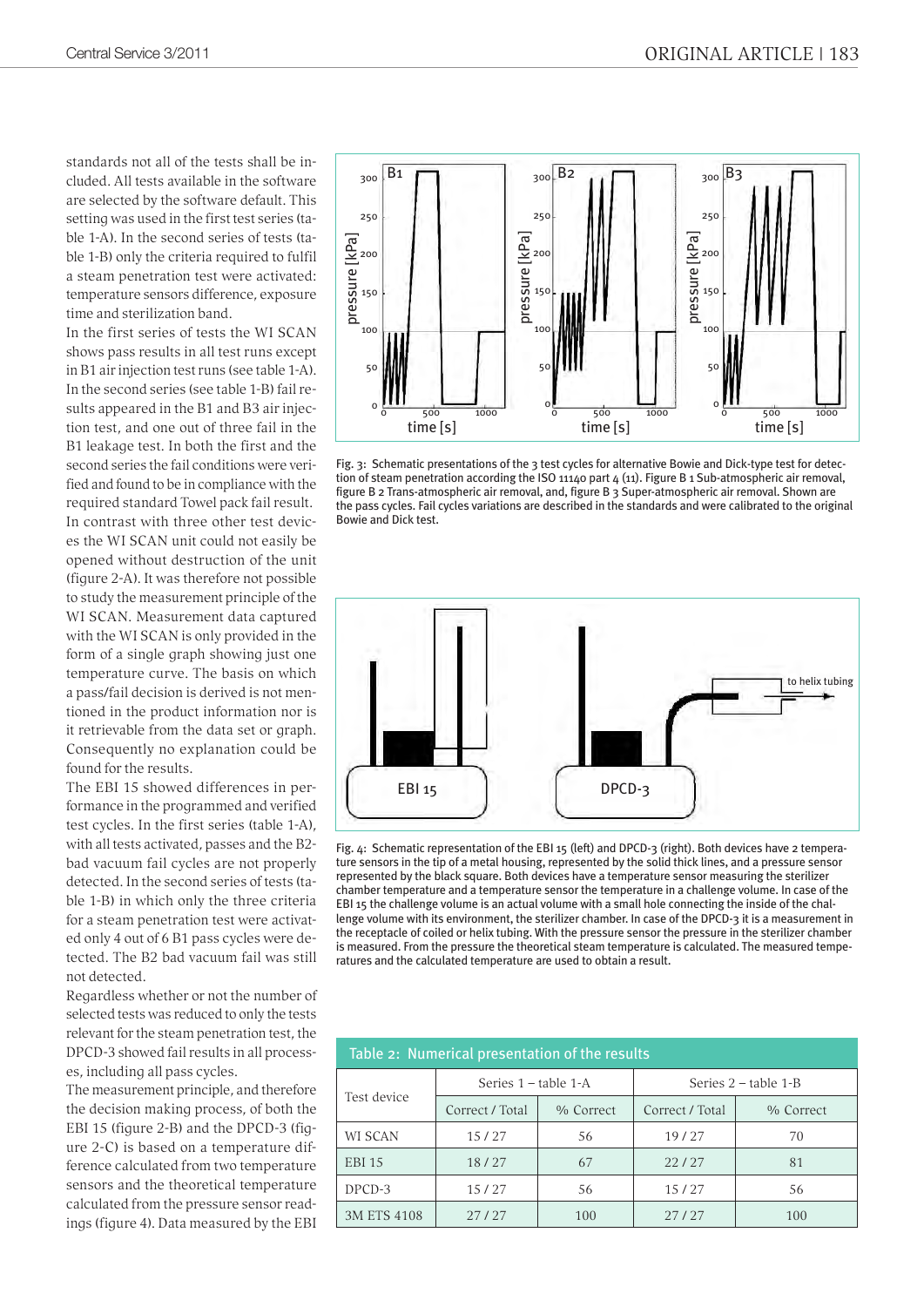

Fig. 5: Schematic representation of the NCG sensor of the 3M ETS 4108. The sterilizer chamber pressure and temperature are measured with the temperature and pressure sensor at the bottom of the device. Temperature sensors T3 and T5 measure the temperatures of the aluminium load in the 3<sup>rd</sup> and 5<sup>th</sup> position from the top.

The total thermal storage capacity of the entire aluminium load is large enough to enforce condensation of steam during the entire sterilization process on the inner wall of the challenge tube as long as steam is present. NCGs present in the steam cannot condense and will accumulate in the top of the tube. The difference in thermo-conductivity and heat transfer of condensing steam and NCGs at the location of T3 and T5 enables discrimination between steam and NCGs.

15 and DPCD-3 is presented by the software graphically and numerically as temperatures and pressure only. Although the result of the «Temperature sensors difference» test is indicated by «Passed» or «Failed», the actual temperature difference nor the allowed temperature difference are reported.

Out of the 4 tested electronic devices only the 3M ETS 4108 detected all the sterilization conditions correctly. All results of the 3M ETS 4108 are in compliance with the Bowie and Dick tests as specified in the standard ISO11140-4.

From the internal temperature sensors T3 and T5 the rate at which the temperature increases is calculated and used to determine the thermo-conductive behaviour of the NCG sensor (figure 5). Data measured by the 3M ETS 4108 is presented by its software graphically and numerically. The diagnostic section of the software provides thermal conductivity information required to explain the result. The result is therefore based on the differences in physical properties of NCGs and steam.

### **|** Discussion

Surface steam sterilization conditions and time-temperature combinations are well described in literature, e. g., saturated steam at 134 °C for 3 minutes  $(12 – 15)$ . The intention of a steam penetration test is to prove that steam sterilization conditions are established on all surfaces to be sterilized and, once established, the steam sterilization conditions are kept for a predetermined time. The final phase, the drying phase, should not contribute to the result of the penetration test. To be able to claim compliance with the standard for steam penetration tests requirements described in the ISO 11140 part 4 (11) must be met. Testing four commercially available electronic steam penetration test devices show that only one of the four tested devices fully meets the performance requirements as defined in this standard. Differences in ergonomics, use and userfriendliness between the four tested devices and their software are not addressed in this study. These topics are not specified in the ISO 11140-4 and therefore not reported here.

In one test device the measurement principle or how the result is generated was unclear. Two of the test devices use a temperature difference between sensors to come to a result. In the standard ISO 11140-4 specific performance requirements are given. In the software coming with these devices additional tests are added based on EN 285 (10). The tests in the EN 285 have little or no relevance to the Bowie and Dick test. If the results from both standards are mixed incorrect results may be produced. This makes the result of these devices unclear and may introduce a false sense of safety as shown by the results. Penetration tests are meant to check if satisfactory steam sterilization conditions are established and kept for a predetermined period of time. Additional information may be useful but should be presented separately from the penetration test results to avoid confusion. Standards for steam sterilizers define a band width for sterilization temperatures (10) for steam sterilization processes but not for penetration tests. Parameters specified in the various process and product standards (1, 10, 11) are not necessarily the same and shall therefore not be mixed.

Within the actual operating conditions of a steam sterilization process the temperature of a gas mixture such as steam-air can vary strongly, depending on the amount of available energy and the time allowed for heating up. The number and characteristics of the evacuation and steam pulses used during the air removal phase preceding the sterilization phase determine the temperature reached by the gas mixture. In well-defined conditions a correlation can be found between temperature and pressure to predict if saturated or 100 % steam is present in the sterilizer. To do so, the sensors used have to fulfil specific requirements (14). E. g., according to the standard EN 285 (10) response time must be smaller than or equal to 0.5 s  $(\tau_{90} \le 0.5 \text{ s})$ . If a sensor is meeting the requirement but is in a device in contact with the mass of the device the responds time of the sensor will increase. With the increase of the responding time the requirements in the standard may not be met. Conclusions drawn from sensors not meeting the requirements may be wrong.